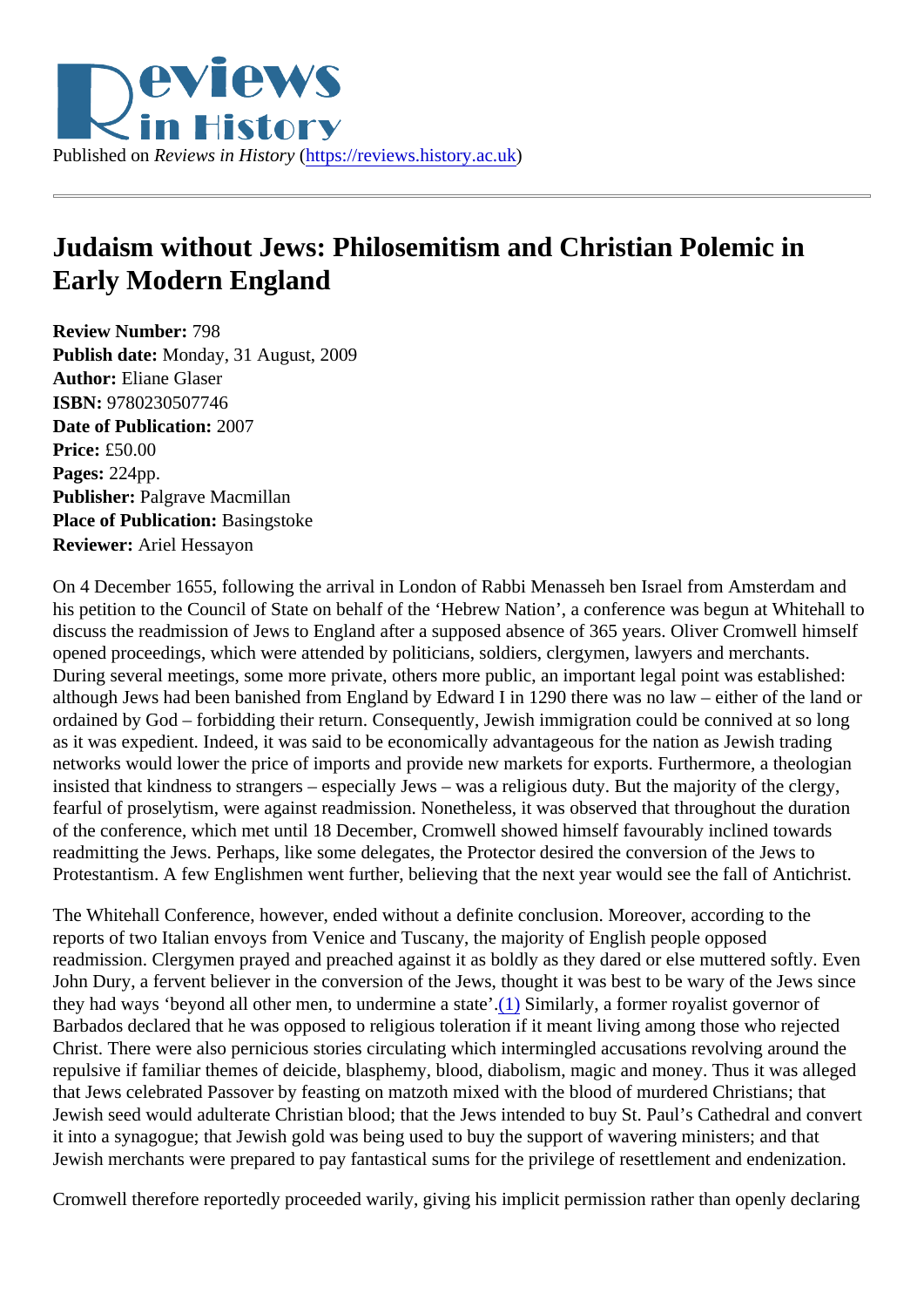his position. In fact, it needs to be emphasized that there was no Act of Parliament, no proclamation from Cromwell, no order from the Council of State either welcoming Jews to England or changing their legal status as a community from aliens (foreigners whose allegiance was due to a foreign state) to denizens (foreigners admitted to residence and granted certain rights, notably to prosecute or defend themselves in law and to purchase or sell land, but still subject to the same customs duties on their goods and merchandise as aliens). The only evidence we have suggests that publicly Cromwell remained undecided on the issue. We can only deduce – as some historians of Anglo-Jewry have done – that Cromwell gave Menasseh a verbal assurance that Jews would be permitted to worship privately in their homes. While this was not the same as allowing them to build a public synagogue, it was in keeping with the spirit of certain clauses of the Instrument of Government of December 1653 which had extended religious toleration to those Protestant sects that did not disturb the peace. However if the actual purpose of Menasseh's mission was to gain official state approval for the readmission of Jews to England – rather than merely asking the authorities to turn a blind eye to their presence – then it must be judged a failure.

All the same England had not been entirely a land without Jews since 1290. As is now well known, fragmentary evidence indicates the intermittent presence of Jews or people of Jewish origin throughout the so-called Middle Period of Anglo-Jewish history (1290–1655). Various cases illustrate that between the Expulsion and the accession of the Tudor dynasty conversion from Judaism to Christianity ensured shelter, particularly in the House for Jewish Converts (Domus Conversorum), and occasionally brought financial reward. Jewish physicians, moreover, seem to have been highly valued. After the expulsion of Jews from a number of German-speaking towns and territories, several parts of the Italian Peninsula, Sicily and all of Iberian soil at the end of the 15th century, Jews became widely dispersed, scattered almost to the ends of the known earth. Among the few who made their way to England during the Tudor period were merchants, financiers, clerks, intelligencers, scholars and physicians, as well as a sailor and a mining engineer. These crypto-Jews and, in some instances, genuine converts were predominantly of Castilian or Portuguese origin, though a handful also came from the Italian States. While the length of their stay varied from a few months to the remainder of their lives, altogether more than 125 men, women and children have been identified. Among them were Dr Hector Nuñez, a Portuguese-born New Christian who was made a fellow of the College of Physicians and Royal College of Surgeons; Dunstan Añes, a freeman of the Grocers' Company, spice trader, and financial agent of the Portuguese pretender Don Antonio; and Dr Rodrigo Lopez, Queen Elizabeth's chief physician who was executed in June 1594 for his part in an alleged plot to poison her. Yet the two most famous Jews of Elizabethan England appeared only on stage as villains – and neither was English. These were Barabas and Shylock: the Machiavellian central character in Christopher Marlowe's *The Jew of Malta*, and a malicious, vengeful Christian-hating usurer in William Shakespeare's *The Merchant of Venice*.

During the Jacobean era a potentially lucrative proposal to settle Jews in Ireland came to nothing. More significantly, according to reports by the Venetian envoy, several Portuguese crypto-Jewish merchants were accused of Judaism and swiftly expelled from England. Although a few crypto-Jews of Iberian origin seem to have escaped detection or resettled in London during the remainder of James's reign, it is noteworthy that English merchants, sailors and travellers continued having commercial dealings or encounters with Jews overseas, particularly in Venice and the Ottoman Empire. Moreover, during the English Civil War it was rumoured that certain Amsterdam Jewish merchants had been persuaded to purchase and export the goods of Londoners who had remained loyal to the Crown and defaulted on their payments of the Parliamentary assessment. Though this was denied, it is clear that Antonio Carvajal, a crypto-Jew born overseas who had arrived in England about 1635, was involved in shipping barrels of gunpowder from Amsterdam to Dover. An importer of plate and bullion, as well as wine from the Canary Islands, Carvajal was a leading figure in London's clandestine Jewish community. Granted an endenization along with his two sons Alonso and Joseph on 31 July 1655, he afterwards signed a 21-year lease for a brick tenement on Creechurch Lane in the parish of Katherine Creechurch. By March 1657 this structure was being converted into a synagogue.

Another prominent crypto-Jewish figure was António Rodrigues Robles, a wealthy merchant of Duke's Place in London's East end. On 13 March 1656 legal proceedings were begun against Robles, who was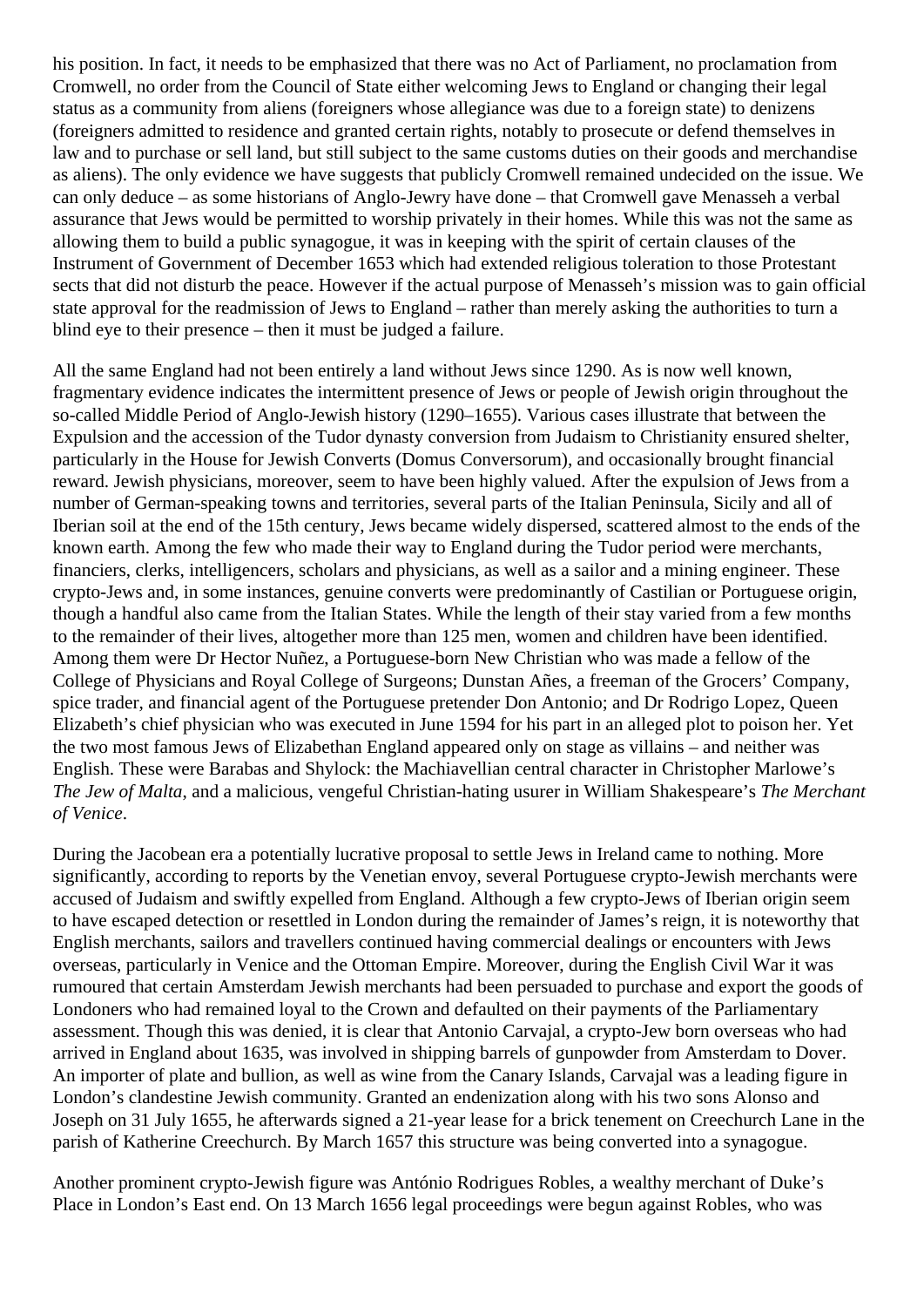accused of being a Spanish national (England was at war with Spain at that time so his goods and property were liable for confiscation). This affair was very significant because it forced other prominent members of London's secret Jewish community out into the open. Accordingly on 24 March seven men, including Menasseh and Carvajal, petitioned Cromwell for permission to practise Judaism privately in their homes, to go about unmolested and to have a burial place outside the City for their dead. Cromwell referred it to the consideration of the Council of State, who returned the Jews' petition to him on 26 June 1656 – apparently without recording the details of their discussion. This is important because a few famous historians of Anglo-Jewry such as Albert Hyamson and Cecil Roth have argued that the Council responded positively to the petition but that the crucial document was later destroyed. Although sceptics like H. S. Q. Henriques, Moses Gaster, and more recently David Katz, were correct to dismiss this as baseless speculation 1656 is nevertheless now widely trumpeted as an irreversible moment that marked the gradual informal readmission of Jews to England.

The first and best chapter of Glaser's brief book – there are only 132 pages of text – examines the circumstances in which this anniversary was manufactured and the elaborate ways it has since been commemorated. As she observes in her introduction, throughout 2006 there was 'a calendar of events to celebrate the 350th anniversary' including a festival in Trafalgar Square, a commemorative service at Bevis Marks synagogue attended by Tony Blair, concerts, lectures, and banquets (p. 1). Beginning with mid 17th-, 18th- and early 19th-century interpretations of 1656 – ranging from the scheming goldsmith Thomas Violet's *A Petition Against the Jewes* (1661), to D'Blossiers Tovey's *Anglia Judaica* (Oxford, 1738), to William Godwin's *History of the Commonwealth of England* (1824–8) – Glaser identifies the Victorian age as the crucial period during which the Anglo-Jewish community's view of its origins changed. She attributes this partly to 'Victorian philosemitism' (p. 17), derived from a genteel missionary impulse in Protestantism, partly to 'Parliamentary Emancipation', which enabled Baron de Rothschild to take up a seat in the House of Commons in 1858. Thereafter the 'history of the Jews in England was consolidated and institutionalised' (p. 19). Thus an exhibition of Anglo-Jewish history was held at the Royal Albert Hall in 1887, while in 1893 the Jewish Historical Society of England was founded. The first 'Resettlement Day' was held in 1894 with largescale 250th anniversary celebrations in 1906. At a commemorative speech at the latter event Lucien Wolf, a pioneering historian of Anglo-Jewry, presented Cromwell and Menasseh, Christian and Jew, as '"standing together in the dawn of English liberty, twin champion of a wronged people"'. Yet in contrast to their '"spirit of toleration"' that shone like a beacon, '"dark places"' still lingered '"on the face of God's earth"' (p. 7). For a wave of antisemitism had swept across continental Europe resulting in the mass immigration of Eastern European Jews to England. This in turn bred xenophobic resentment culminating in the Aliens Act of 1905.

While the so-called Resettlement was certainly de facto if not de jure a watershed, Glaser is still right to highlight 'a foundational historical tradition' as well as the vindicatory tendency running through the writings of its first practitioners (pp. 1–2, 7, 19, 27). Indeed, her argument chimes with some recent work in challenging the traditional optimistic, perhaps even self-serving, picture of hitherto rootless persecuted aliens transformed through a strong current of Protestant philo-Semitism into grateful beneficiaries of a uniquely English form of religious toleration based upon the peculiarities of common law.

Her second chapter on the relationship between puritans and Judaism discusses printed controversies and polemical strategies; the mockery of puritan characters on the 17th-century stage by playwrights such as Robert Davenport and Ben Jonson; the growing interest in Hebrew among zealous Protestant scholars, especially the work of Hugh Broughton; the identification of Protestant England with God's elect nation and associated borrowings from English translations of the Old Testament to present an image of the selfregarding godly as latter-day children of Israel whose exodus from the state church left them wandering towards a promised land of religious reform; continental influences on puritan Hebraism; Broughton's use of Hebrew sources to explain the nature of Christ's descent into Hell; John Selden's Hebrew scholarship and the controversy generated by his *Historie of Tithes* (1618); Judaizing – that is the practise of following Jewish customs or religious rites, notably the case of Somerset-born separatist minister John Traske, whose early teaching emphasized Old Testament legalism and who kept Jewish dietary laws as well as observing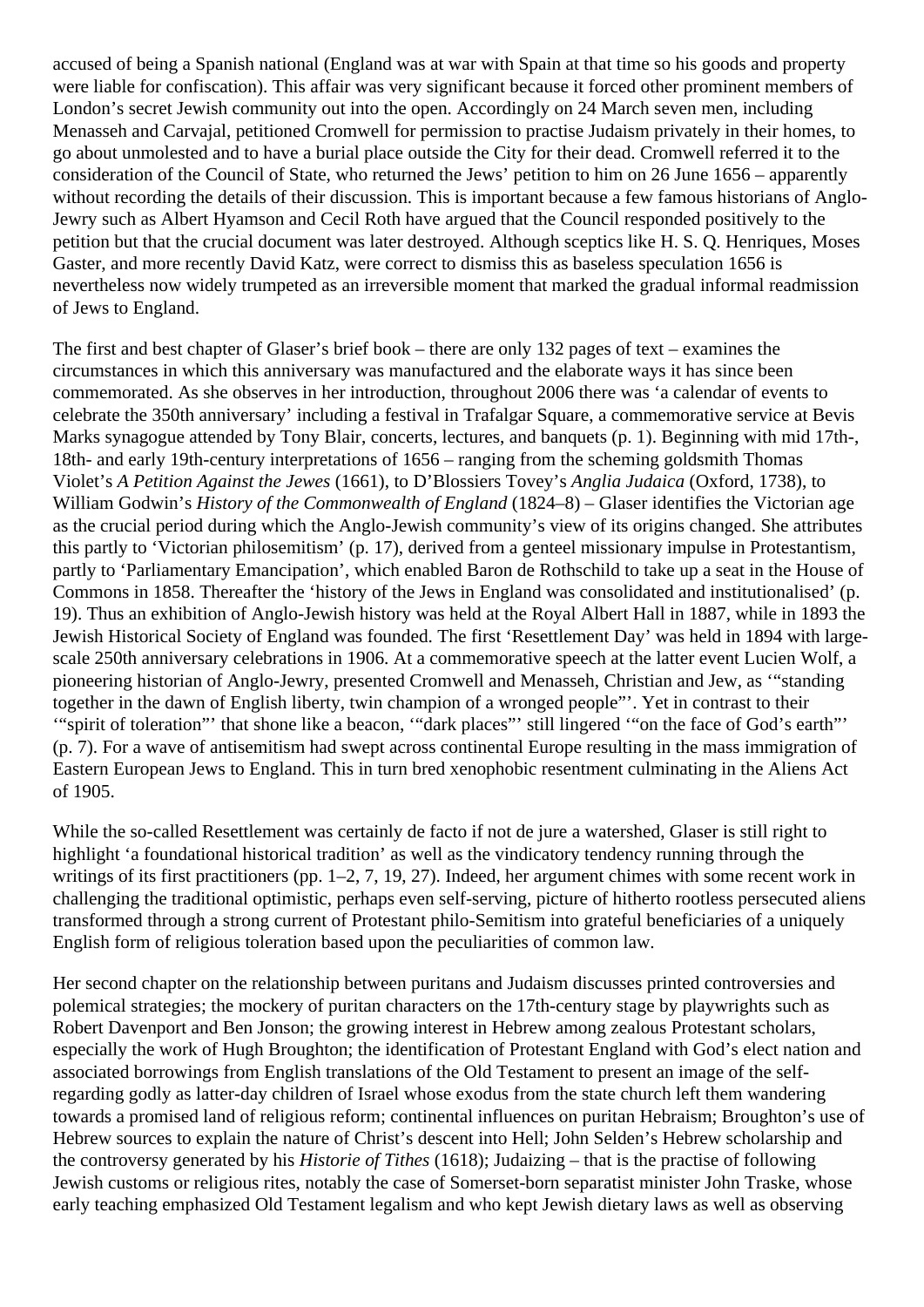the Sabbath on Saturday; and finally the Easter controversy, which was exacerbated by proposed reform of the Julian calendar and competing interpretations of British ecclesiastical history. Not all of this fits comfortably under the rubric 'Puritans and Judaism: From Scholarship to Sedition'. Nor unfortunately is there much new here. Most of this has been done before, done at greater length and done better.

Glaser's third chapter is entitled 'Anglicans and Judaism: From Ceremony to Legalism'. Her point here is that 'Christian interest in Judaism in the early modern period was not restricted to Puritans' (p. 65). Accordingly she looks at debates about the validity of church ceremonies and the worship of God 'in the beauty of holiness' (Psalm 29:2), which became ever more acrimonious during the Laudian ascendancy. Glaser convincingly demonstrates that 'ceremonialists increasingly justified their promotion of physical, architectural and aesthetic forms of worship by appealing to Jewish precedents' (p. 68). Indeed, the recurring motifs of these controversies are divergent or ambivalent attitudes towards the Jewish Tabernacle and Temple. Thus ceremonialists invoked them as precedents, while their opponents compared Jewish religious rituals with Popish superstitions. Glaser also considers revived interest in the Sanhedrin, the Jewish court, particularly its appropriateness as a model of church government. This is then connected with Christian understanding of Mosaic Law which, from Thomas Aquinas onwards, had been conventionally divided into three categories – the moral, judicial and ceremonial. As other scholars have shown and she notes, this had critical implications both for the payment of tithes and Sabbath observance.

Chapter four examines religious toleration, a familiar subject with an extensive literature. Glaser's approach is to emphasize the extent to which its development was 'built on Jewish ideas' (p. 94). Predictably she focuses on Roger Williams and his 1644 tract *The Bloudy Tenent of Persecution*, debates held by the Westminster Assembly of Divines, and Richard Overton's *The Araignement of Mr. Persecvtion* (1645). Again, I am sorry to say there is nothing new here. Though Glaser insists on the novelty of linking these texts with debates about the relationship between church and state, it is well known that Cromwellian Parliaments debated the limits of liberty of conscience – principally in the cases of John Biddle and James Nayler, and that the authority of civil magistrates to enforce a judicial definition of blasphemy was questioned.

The last chapter concerns the Whitehall Conference together with motives for and against readmission. This too has been dealt with exhaustively and extremely well, notably by David Katz. Even so, Glaser does have something to add by reading William Prynne's *A Short Demurrer To the Jewes Long discontinued barred Remitter into England* (1656) as in part a response to Hugh Peter's *Good work for a good magistrate* (1651), which advocated burning obsolete common law precedents and replacing them with the moral law and other Jewish exemplars. Her suggestion that it was felt a Jewish presence would 'threaten an evolving sense of English nationhood' (p. 128), however, needs to be supported by more evidence.

All in all then, *Judaism without Jews* makes several valid points and contributes to the sizeable literature on the subject. Furthermore, while one of Glaser's conclusions is a statement of the obvious – namely the 'centrality of Jewish ideas and scholarship to early modern Christians' (p. 130) – another should give us pause for thought:

It is not hard to understand why Jewish historians of Victorian England, writing in the context of mass immigration and rising anti-semitism, would have wanted to cultivate a positive tradition of Anglo-Jewish history. Their priority was the recovery of a body of evidence which pointed to the progressively tolerant attitude of early modern English Christians towards Jews. Those nineteenth-century pressures may have disappeared, but they have left a lasting legacy; and the modern emphasis on the celebration of multiculturalism and religious identity fosters a view of the past which is similarly essentialist and teleological (p. 132).